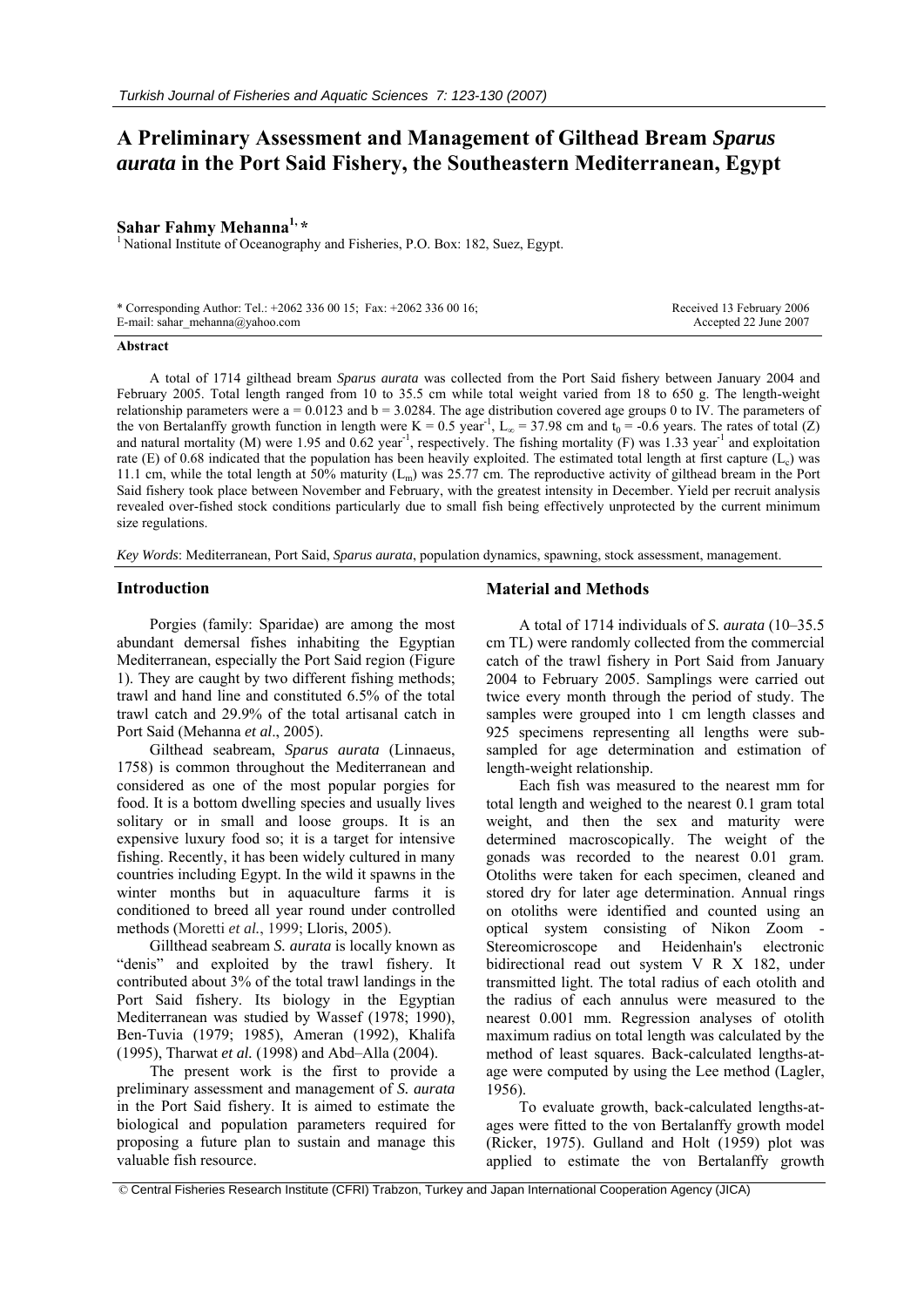

**Figure 1.** Egypt and the Egyptian Mediterranean coast.

parameters ( $L_{\infty}$  and K). A likelihood ratio test (Kimura, 1980; Cerrato, 1990) was then used to test for significance.

To estimate the relation between total length (L) and total weight (W), the variables were logtransformed to meet the assumptions of normality and homogeneous variance. A linear version of the power function:

$$
W = a^*L^b
$$

was fitted to the data. Confidence intervals (CI) were calculated for the slope to see if it was statistically different from 3. Analysis of residual sums of squares (Chen *et al.,* 1992) was used to determine whether a significant difference existed between the sex-specific length-weight relationships.

The growth performance index  $(\varphi')$  was computed according to the formula of Pauly and Munro (1984) as:

$$
\varphi' = Log_{10} K + 2 Log_{10} L_{\infty}.
$$

The total mortality coefficient Z was estimated using the method of Pauly (1983). The natural mortality coefficient M was estimated using Taylor's (1960) equation as:

 $M = 3/t_{max}$ 

where  $t_{\text{max}}$  is the maximum age attainable by individual specimens in the given population, while the fishing mortality coefficient

$$
F = Z - M
$$

and the exploitation rate E was estimated as:

 $E = F/Z$  (Gulland, 1971).

The length at first maturity  $L_{50}$  (the length at which 50% of fish reach their sexual maturity) was estimated by fitting the maturation curve between the observed points of mid-class interval and the percentage maturity of fish corresponding to each length class interval. Then  $L_{50}$  was estimated as the point on the X-axis corresponding to 50% point on the Y-axis. The length at first capture  $L<sub>c</sub>$  (the length at which 50% of the fish at that size are vulnerable to capture) was estimated by the analysis of catch curve using the method of Pauly (1984a; 1984b).

The spawning season was detected by following the monthly variation in both gonado-somatic index (GSI) and maturity stages. GSI was determined as:

$$
GSI = W_g * 100/W_t.
$$

Where  $W_g$  is the gonad weight and  $W_t$  is the total body weight in grams.

Gonads were staged macroscopically according to a five-stage maturity index as a modification of the Hjort (1910; 1914) key.

The relative yield per recruit  $(Y/R)$ ' and relative biomass per recruit (B/R)' were estimated by using the model of Beverton and Holt (1966) as modified by Pauly and Soriano (1986) and defined by:

$$
\left(\frac{Y}{R}\right)' = E \times U^{\frac{M}{K}} \left[1 - \left(\frac{3U}{1+m}\right) + \left(\frac{3U^2}{1+2m}\right) + \left(\frac{U^3}{1+3m}\right)\right]
$$
\n
$$
\left(\frac{B}{R}\right)' = \frac{\left(\frac{Y}{R}\right)'}{F},
$$

where;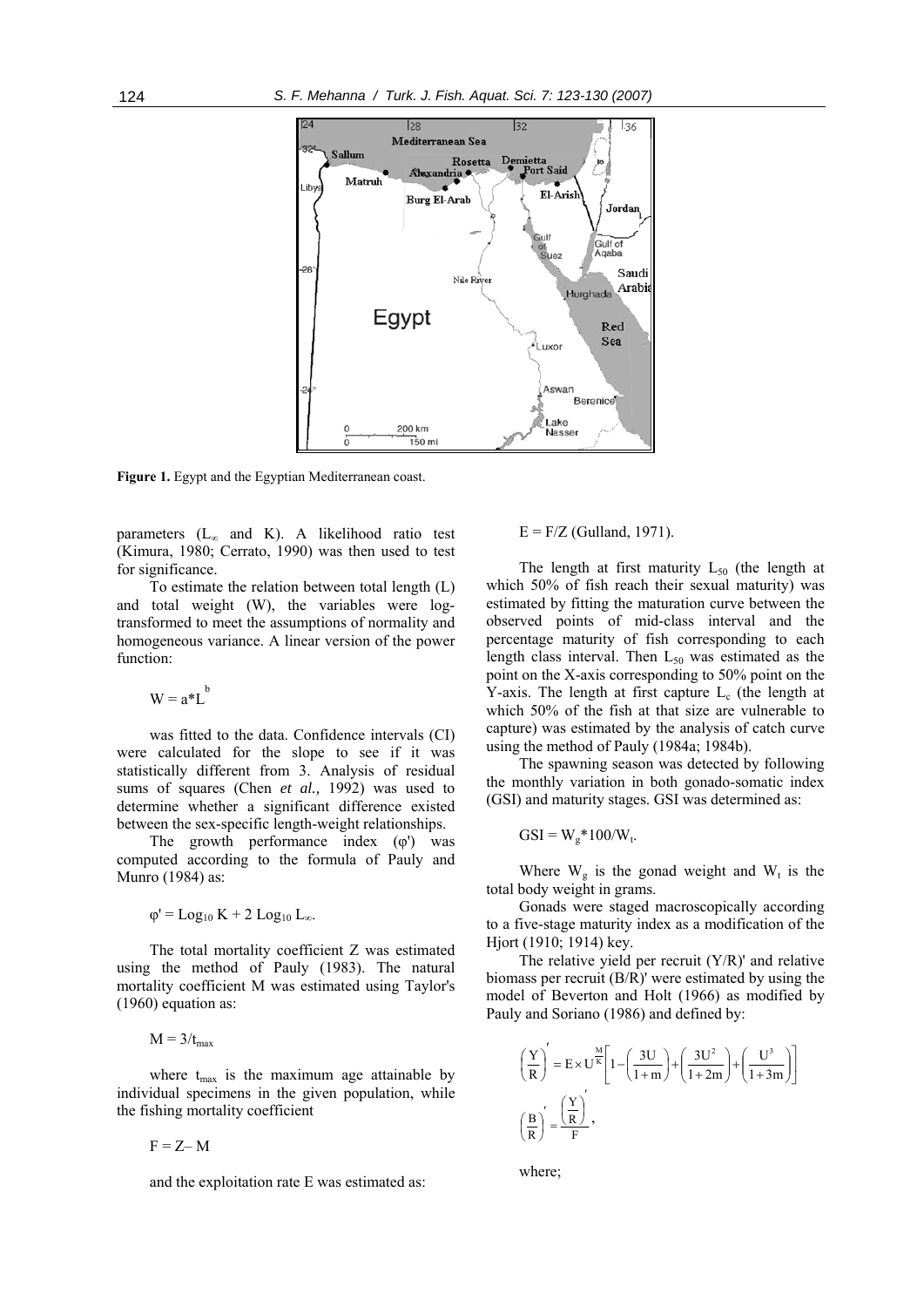$$
m = \frac{(1 - E)}{\frac{M}{k}} = \frac{k}{Z}
$$

$$
U = 1 - \frac{L_c}{L_{\infty}}.
$$

# **Results and Discussion**

#### **Age Validation**

Knowledge of growth and growth variability is essential to the understanding of a stock's population dynamics. To achieve an accurate assessment of these characteristics, several issues need to be addressed. Foremost, is a rigorous approach to the validation and precision testing of age estimates (Campana, 2001). Besides, fishery management plans rely on accurate age determinations; if age estimations are not validated, errors in age determination could result in inaccurate mortality estimates, underestimation of strong year classes and longevity (Beamish and McFarlane, 1983). Ages of *S. aurata* were determined by interpreting growth increments on sagittal otoliths. The sagittal otoliths of sparid species proved to be easy to read, with clearly identifiable bands (Paul, 1976; Ben-Tuvia, 1979, 1985; Beamish and McFarlane, 1983 & 1987; Djabali *et al*., 1993; Sarre, 1999; Sarre and Potter, 2000; Erzini *et al*., 2001). Marginal increment analysis showed that a single annulus was formed during January each year. This finding is in accordance with that of Cassie (1956), Paul (1976), Wassef (1978; 1990), Ameran (1992), Khalifa (1995) and Abd-Alla (2004). All of them concluded that the annulus was formed during the winter between November and February. The maximum life span of *S. aurata* in Port Said fishery was four years and age group one was the most frequent group in the catch and constituted 56% while the age group four was the least age group and formed 2.3% of the catch.

# **Body Length - Otolith Radius Relationship**

Otolith radius of *S. aurata* was linearly related to total length (Figure 2) and can be described by the following relationship:

$$
TL = 3.0753 S + 1.5229 (r2=0.9622)
$$

where S is the otolith radius in mm and  $r^2$  is the determination coefficient. This linear relationship indicated that otolith growth was proportional to fish growth.

#### **Back-Calculations and Growth in Length**

The mean lengths at age were back-calculated for *S. aurata* as 21.26, 27.80, 32.25 and 34.30 cm for the  $1<sup>st</sup>$ ,  $2<sup>nd</sup>$ ,  $3<sup>rd</sup>$  and  $4<sup>th</sup>$  year of life, respectively. Observed lengths were consistently higher than the back-calculated lengths-at age for individual age groups, which indicated that seasonal growth had occurred since the formation of a new annulus. Differences between back-calculated lengths-at-age and observed lengths are in the range of observed seasonal growth (Table 1). The greatest incremental growth in length occurred during the first year and then declined rapidly thereafter. The back-calculated lengths from this study compared with those reported in the previous studies are given in Table 2. The results were relatively comparable with those of Lassere and Labour (1974), Wassef (1978) and Abdalla (2004), while the back-calculated lengths of the present study were higher than those given by Ameran (1992) and Khalifa (1995) who reported different values for the same species during the three years of study at the Bardawil Lagoon.

# **Length – Weight Relationship**

Analysis of residual sums of squares indicated



**Figure 2**. Total length-otolith radius relationship of *Sparus aurata* in Port Said fishery.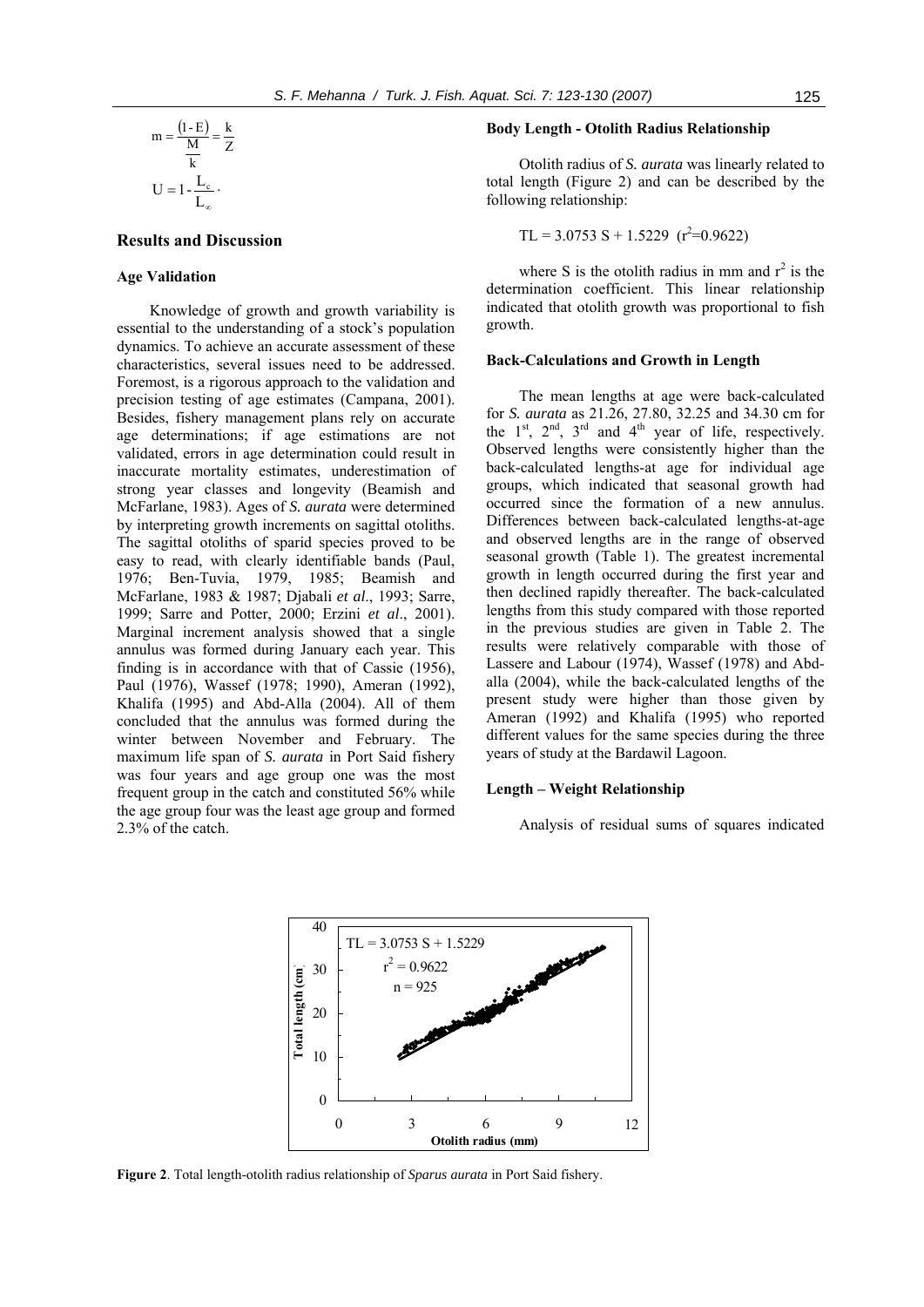| Age(year) | No. of fish   | Observed | Back-calculated lengths (cm) |       |       |       |
|-----------|---------------|----------|------------------------------|-------|-------|-------|
|           |               | length   |                              |       |       | 4     |
|           | 90            | 13.15    |                              |       |       |       |
|           | 518           | 21.98    | 21.26                        |       |       |       |
| П         | 180           | 28.43    | 21.21                        | 27.80 |       |       |
| Ш         | 116           | 32.77    | 21.17                        | 27.71 | 32.25 |       |
| IV        | 21            | 34.80    | 21.11                        | 27.65 | 32.18 | 34.30 |
|           | Increment     |          | 21.26                        | 6.54  | 4.45  | 2.05  |
|           | $\frac{0}{0}$ |          | 61.98                        | 19.07 | 12.97 | 5.98  |

**Table 1.** Back-calculated lengths (cm) at the end of each year for *Sparus aurata* from the Port Said fishery

**Table 2.** Back-calculated lengths with age of *Sparus aurata* at different localities

| Locality          | Total length at the end of each year of life (cm) |       |       |       |       | Author |                    |
|-------------------|---------------------------------------------------|-------|-------|-------|-------|--------|--------------------|
|                   |                                                   | 2     | 3     | 4     | 5     | 6      |                    |
| France            |                                                   |       |       |       |       |        |                    |
| Basin of Arcachon | 20.54                                             | 27.97 | 34.06 | 36.58 |       |        | Lassere and Labour |
| Basin of Thau     | 20.08                                             | 28.43 | 35.05 | 40.58 |       |        | (1974)             |
| Sete              | 18.71                                             | 27.01 | 32.82 | 36.88 |       |        |                    |
| Egypt             |                                                   |       |       |       |       |        |                    |
| Alexandria        | 17.67                                             | 26.16 | 32.31 | 39.8  | 44.11 |        | Wassef (1978)      |
| Bardawil Lagoon   | 25.15                                             | 27.29 | 28.66 | 30.05 |       |        | Ben-Tuvia (1979)   |
| Bardawil Lagoon   |                                                   |       |       |       |       |        |                    |
| 1985              | 19.50                                             | 23.54 | 26.70 |       |       |        | Ameran (1992)      |
| 1986              | 19.70                                             | 23.67 | 26.89 |       |       |        |                    |
| 1985              | 15.32                                             | 19.52 | 22.69 | 25.28 |       |        | Khalifa (1995)     |
| 1986              | 18.36                                             | 21.31 | 23.51 |       |       |        |                    |
| 1987              | 19.36                                             | 23.67 | 26.29 | 28.39 |       | 32.16  |                    |
| 2000              | 21.44                                             | 27.02 | 30.05 | 31.88 |       |        | Abd-Alla (2004)    |
| 2001              | 20.97                                             | 26.72 | 30.17 | 32.19 |       |        |                    |
| Port Said         | 21.26                                             | 27.80 | 32.25 | 34.30 |       |        | The present study  |

no s ignificant difference between the sex-specific fishery  $(df=2, F=0.019, P>0.05)$ ; consequently a length-weight relationships of *S. aurata* in Port Said power regression was applied to the length-weight data of all individuals combined (Figure 3). The total length varied from 10 to 35.5 cm while the total weight ranged between 18 and 650 g and the resultant equation was:

 $W=0.0123 \times L^{3.0284}$  ( $r^2=0.9831$ ).

Isometric growth was observed for gilthead seabream, as the value of b was not significantly different from 3 (95% Confidence Interval =  $2.895$  -3.105).

The calculated weights by age groups were 128.91, 290.44, 455.34 and 548.77 g for the  $1<sup>st</sup>$ ,  $2<sup>nd</sup>$ ,  $3<sup>rd</sup>$  and  $4<sup>th</sup>$  year of life, respectively. The growth rate in weight was much slower during the first year of life, and then the annual growth increment in weight increased reaching its maximum at the end of the third year of life (Figure 4).

# **Growth Parameters**

A likelihood ratio test (LRT) showed no

significant difference between male and female VBGFs growth curves  $(\chi^2 = 7.82, df = 3, P > 0.05)$ . The obtained equations for pooled data were as follows:

For growth in length  $L_t = 37.98$  (1 - e<sup>-0.5 (t+0.6)</sup>), and for growth in weight W<sub>t</sub>=747.19(1-e<sup>-0.5 (t+0.6)</sup>)<sup>3.0284</sup>

## **Growth Performance Index (φ')**

The growth performance index (φ') of *S. aurata* was computed as 2.87. This value is consistent with other estimates (Table 3).

#### **Mortality and Exploitation Rates**

The total mortality coefficient Z was estimated as 1.95 year<sup>-1</sup> (Figure 5). The natural mortality coefficient M was  $0.62$  year<sup>-1</sup>, while the fishing mortality coefficient F was 1.33 year<sup>-1</sup>. The exploitation rate E was computed as 0.68. Gulland (1971) suggested that the optimum exploitation rate for any exploited fish stock is about 0.5, at  $F_{opt} = M$ . More recently, Pauly (1987) proposed a lower optimum F that equal to 0.4 M. In the present study, F was higher than the two values of  $F_{opt}$  given by both Gulland (1971) and Pauly (1987) indicating that the stock of *S. aurata* in Port Said is overexploited.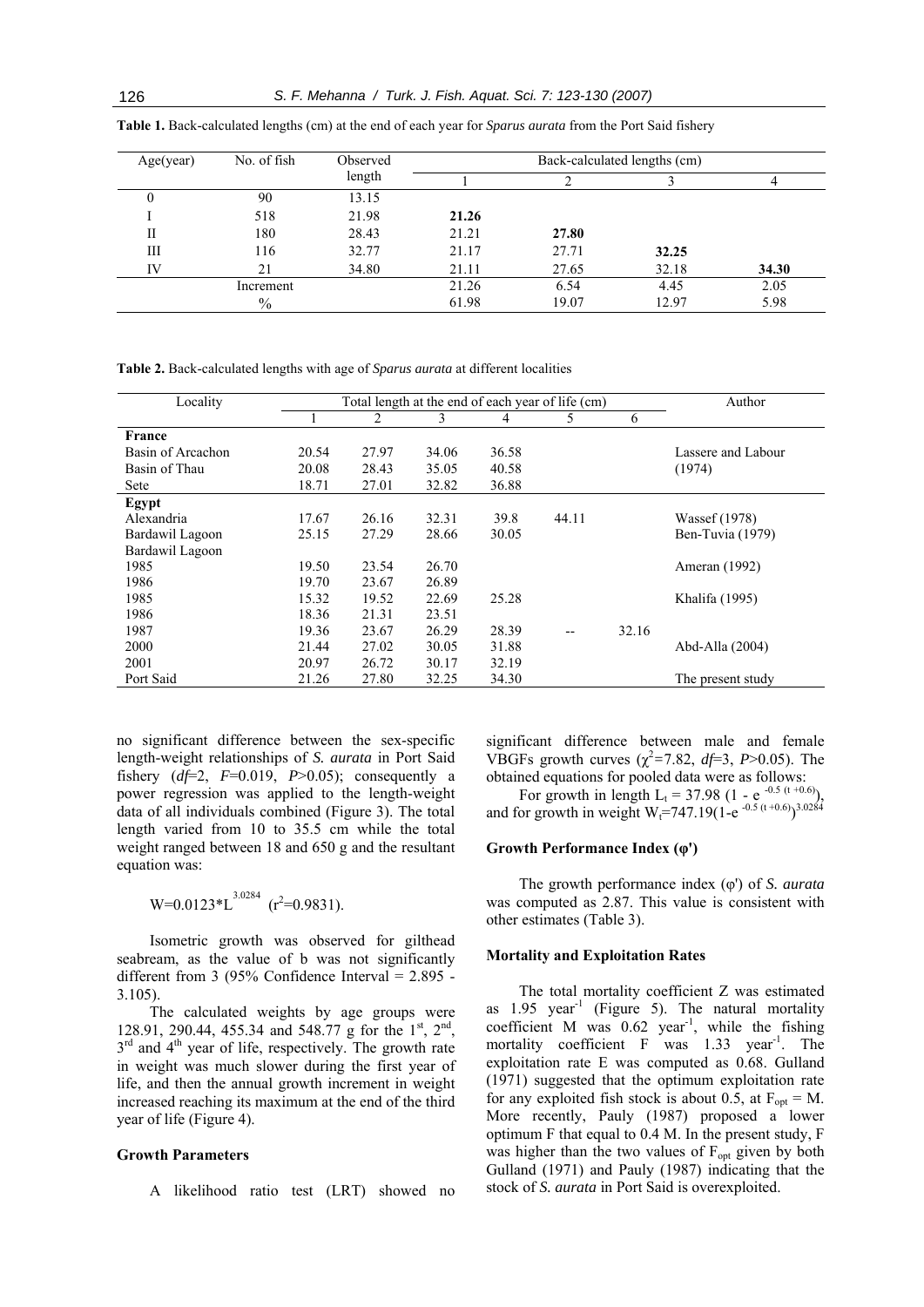

**Figure 3.** Length-weight relationship of *Sparus aurata* in Port Said fishery.



**Figure 4.** Growth in weight and growth increment of *Sparus aurata* in Port Said fishery.

**Table 3.** Growth parameters and growth performance index of *Sparus aurata* in Egypt

| Locality        | $L_{\infty}$ (cm) | $K(yr^{-1})$ | $t_o(yr)$                | $\Omega$ | Author                |
|-----------------|-------------------|--------------|--------------------------|----------|-----------------------|
| Alexandria      | $70.62*$          | $0.17*$      | $- -$                    | $2.93*$  | Wassef (1978)         |
| Bardawil lagoon |                   |              |                          |          |                       |
| 1985            | 38.05             | 0.25         | $-1.92$                  | $2.56*$  | Ameran (1992)         |
| 1986            | 40.71             | 0.21         | $\overline{\phantom{a}}$ | $2.54*$  |                       |
| 1985            | 34.55             | 0.24         | $-1.41$                  | $2.46*$  | Khalifa (1995)        |
| 1986            | 29.96             | 0.29         | $-2.23$                  | $2.42*$  |                       |
| 1987            | 38.97             | 0.21         | $-2.41$                  | $2.50*$  |                       |
| 1997            | 38.50             | 0.30         | $-1.08$                  | $2.65*$  | Tharwat et al. (1998) |
| 2000            | 34.08             | 0.58         | $-0.70$                  | $2.83*$  | Abd-Alla (2004)       |
| 2001            | 35.18             | 0.52         | $-0.74$                  | $2.81*$  |                       |
| Port Said       | 37.98             | 0.50         | $-0.60$                  | 2.86     | The present study     |

\*The values were calculated by the author



**Figure 5.** Z-estimation for *Sparus aurata* from Port Said fishery.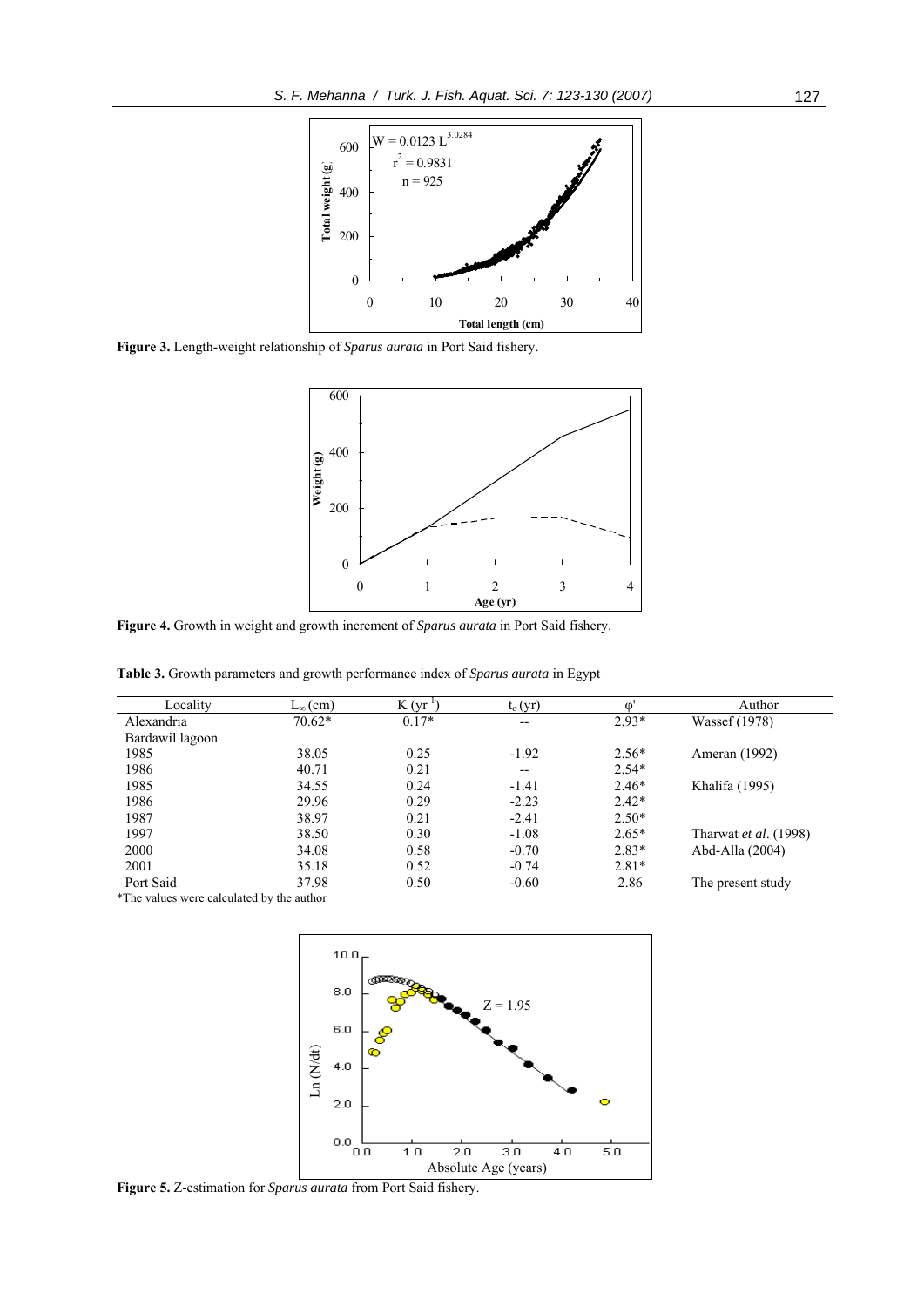# **Length and Age at First Capture**

The length at first capture was estimated as 11.1 cm which corresponding to an age of 0.25 year.

# **Length and Age at First Maturity**

The gilthead seabream from Port Said is a protandrous hermaphrodite. Thus, males were dominant in the lower length classes of 10-17 cm. Sex inversion was observed at lengths between 15 and 27 cm and all fish over 32 cm were females.

Length at first sexual maturity  $L_{50}$  is of great importance when determining the optimum mesh size. No statistically significant difference was found between sexes (likelihood ratio test;  $P > 0.5$ ), so the  $L_{50}$ of *S. aurata* in the Port Said fishery was estimated for pooled data and found to be 25.77 cm. The corresponding age was 1.67 yr, which means that the exploited *S. aurata* must be protected till their second year of life in order to be able to spawn at least once. Wassef (1978) gave  $L_{50} = 20$  cm for males and 23 cm for females *S. aurata* in the Alexandria fishery, while Tharwat *et al.* (1998) estimated  $L_{50} = 20$  cm for pooled data in the Bardawil Lagoon, this difference from the results of this study may be due to the length range used.

The smallest mature male and female fish in the present study were 17 cm in total length which was greater than both estimated  $L_c$  and the lengths of fish captured, indicating growth and recruitment overfishing. In the light of these results, a minimum size limit should be implemented for *S. auratus* in Port Said.

#### **Spawning Season**

The monthly variation in GSI values (Figure 6) and the distribution of different maturity stages (Figure 7) revealed that the spawning activity continued from November to February peaking in December. These results are in accord with those reported in previous studies (Cassie, 1956 in NewZealand; Wassef, 1978 in Alexandria; Ben-Tuvia, 1979&1985 in Lake Bardawil and Tharwat *et al.,* 1998 in the Bardawil Lagoon).

#### **Per - recruit Analysis and Reference Points**

The plot of relative yield per recruit Y'/R and



**Figure 6.** Monthly variation in GSI for *Sparus aurata* from Port Said fishery.



**Figure 7.** Monthly distribution of maturity stages for *Sparus aurata* in Port Said fishery.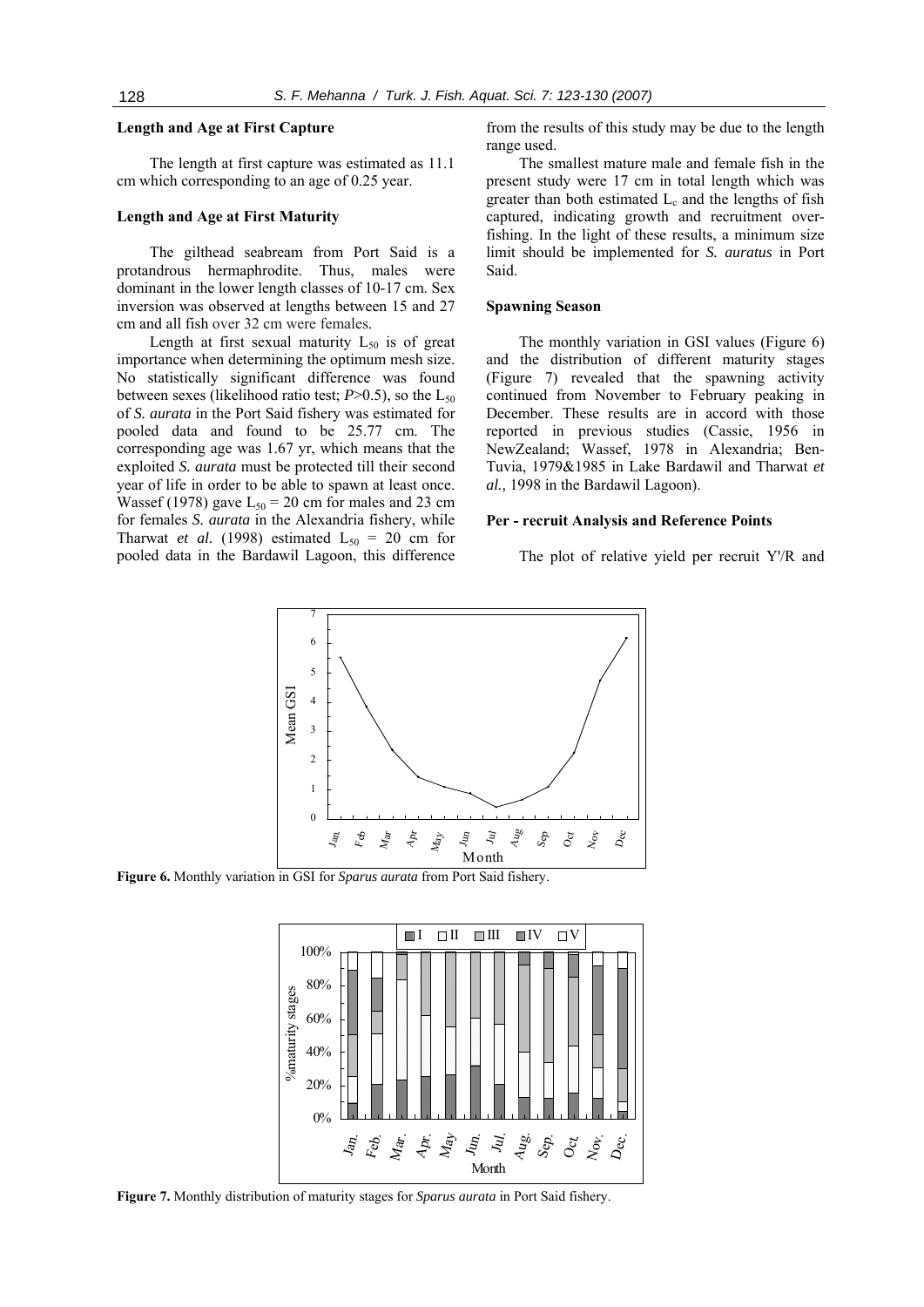relative biomass-per-recruit (B'/R) of *S. aurata* from the Port Said fishery against the exploitation rate E (Figure 8) gives a maximum (Y'/R) at E= 0.51*.* The exploitation level which maintains the spawning stock biomass at 50% of the virgin spawning biomass  $E_{0.5}$ was estimated as 0.31. This indicates that the current E and F values were higher than those giving the maximum Y'/R and maintains 50% of the unexploited

To predict the effects of increasing the length at first capture on the yield of *S. aurata*, the relative yield-per-recruit was estimated by applying a higher value of  $L<sub>g</sub>$  (19 cm). The results indicated that an increase of  $L_c$  would be associated with an increase in yields at the existing exploitation rate (Figure 9). However, the existing E was nearly the same as that which maximize yield per recruit ( $E_{\text{max}}$ = 0.68). Also, the obtained value of  $E_{0.5}$  was 0.36. This means that, the present level of  $L_c$  is not the optimum length at

stock biomass  $(E_0, \xi)$ .

first capture of this fish species and it should be raised to about 20 cm.

It can be concluded that the *S. aurata* stock in the Port Said fishery is in a situation of overexploitation and to sustain this valuable fishery resource some management measures, including reduction of the present level of fishing effort and an increase in the length at first capture should be applied. To directly reduce the fishing effort seems impossible for socio-economic reasons, so instead, to propose a closed season, define closed areas and regulate mesh sizes of the nets used could be advised.

#### **References**

- Abd-Alla, S.M. 2004. Biological studies for the fishery regulations and management of the Bardawil Lagoon. PhD. thesis, Suez: Suez Canal Univ.
- Ameran, M.A. 1992. Studies on fish production of Bardawil lagoon. MSc. thesis, Suez: Suez Canal Univ.



**Figure 8.** Yield per recruit analysis for *Sparus aurata* from Port Said fishery.



**Figure 9.** Yield per recruit analysis for *Sparus aurata* with different L<sub>c</sub> (L<sub>c</sub>/L<sub>∞</sub>= 0.5).